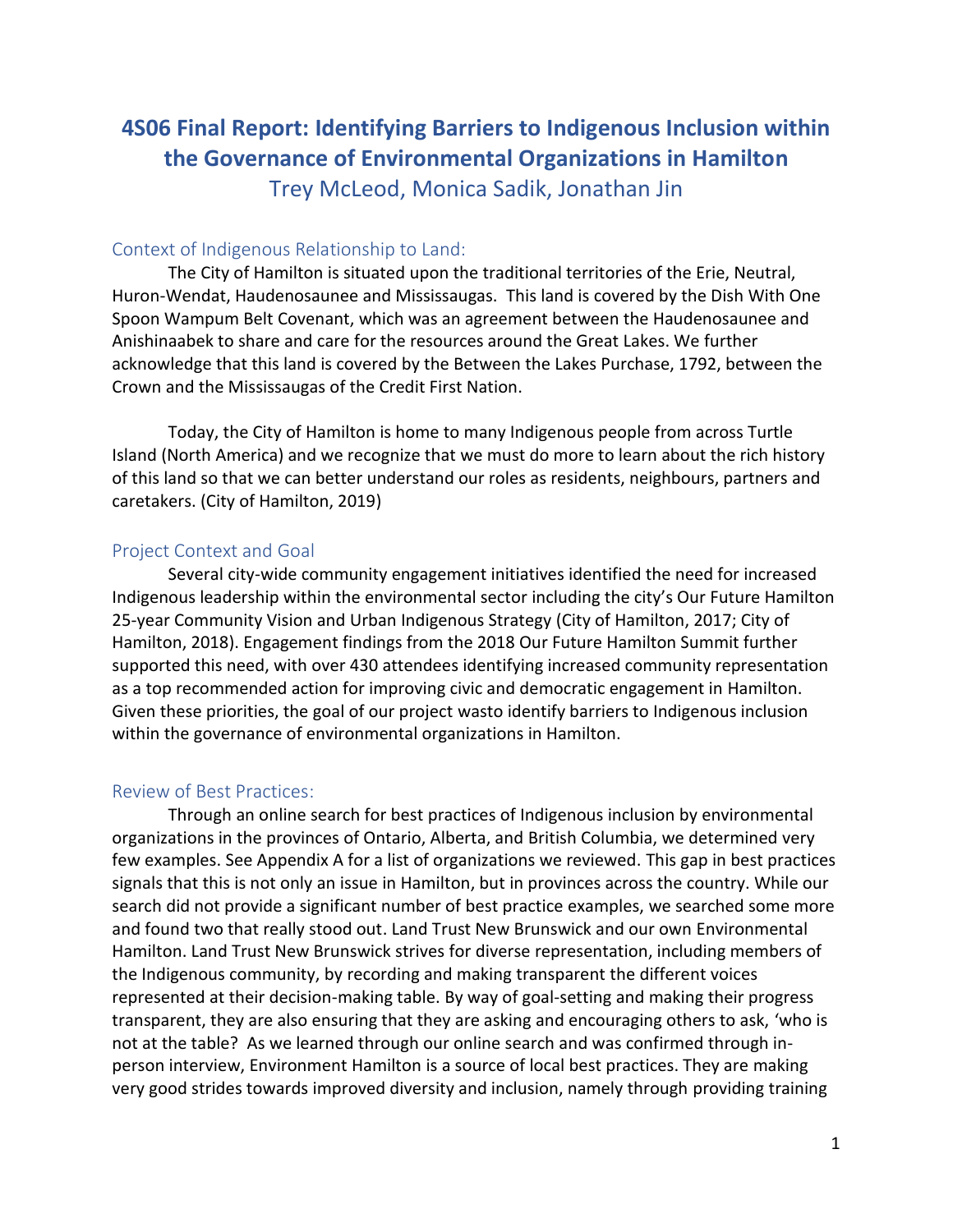on diversity and inclusion to members of their board and staff teams, by ensuring transparency of their board recruitment process, and by valuing lived experience in addition to professional skills and qualifications at the board level. Environment Hamilton currently has representation from an Indigenous person on their board and actively engages members of the Indigenous community in their events.

### Methods:

Our project scope focused our investigation on environmental organizations that engaged in stewardship of land and/or water in the greater Hamilton area. We identified and researched thirteen organizations in Hamilton. Following research of practices of environmental organizations in British Columbia, Ontario and Alberta, we developed a research study that would help us answer our research question. We consulted research ethics about our study and it was confirmed that we did not need research ethics because we were asking for information about an organization's structures, values, practices, and processes, rather than personal perspectives from an individual. We then contacted all thirteen organizations via email, requesting their participation in our study by taking part in a personal interview. Specifically, we were interested in speaking with a member of their board of directors.

#### The Interviews:

Six board members and one department director, representing different organizations, responded to our request and set up an interview with us through our online Calendly app. Two team members conducted and recorded the interviews on their personal cell phones and by supplementing with handwritten notes. The interviewer used the interview questions as a guide, but also went on to ask for more elaboration if need be. The interviewer then saved the notes in a secure file for next steps in transcription.

#### Transcription of Interviews:

One team member listened to the interview recordings and used the interview notes to summarize key quotes from each interview question. These interviews were not transcribed verbatim because of the scope of the study. Our goal was to pull out relevant main themes, as opposed to recording direct quotes from each interview, see (Halcomb & Davidson, 2006). Any notes that were unclear were either clarified by re-listening to the audio recordings or by consulting with the team member that conducted the in-person interviewer.

### Results and Discussion

#### Results

The average size of the governance structures was 12.7 members. The average term length was approximately 2.9 years for board members. Four organizations advertised their board membership positions online and three advertised via word of mouth (while online and word of mouth were the main ways, organizations did mention that they advertise in multiple ways). Only two organizations had a specific protocol set up for a standard application in which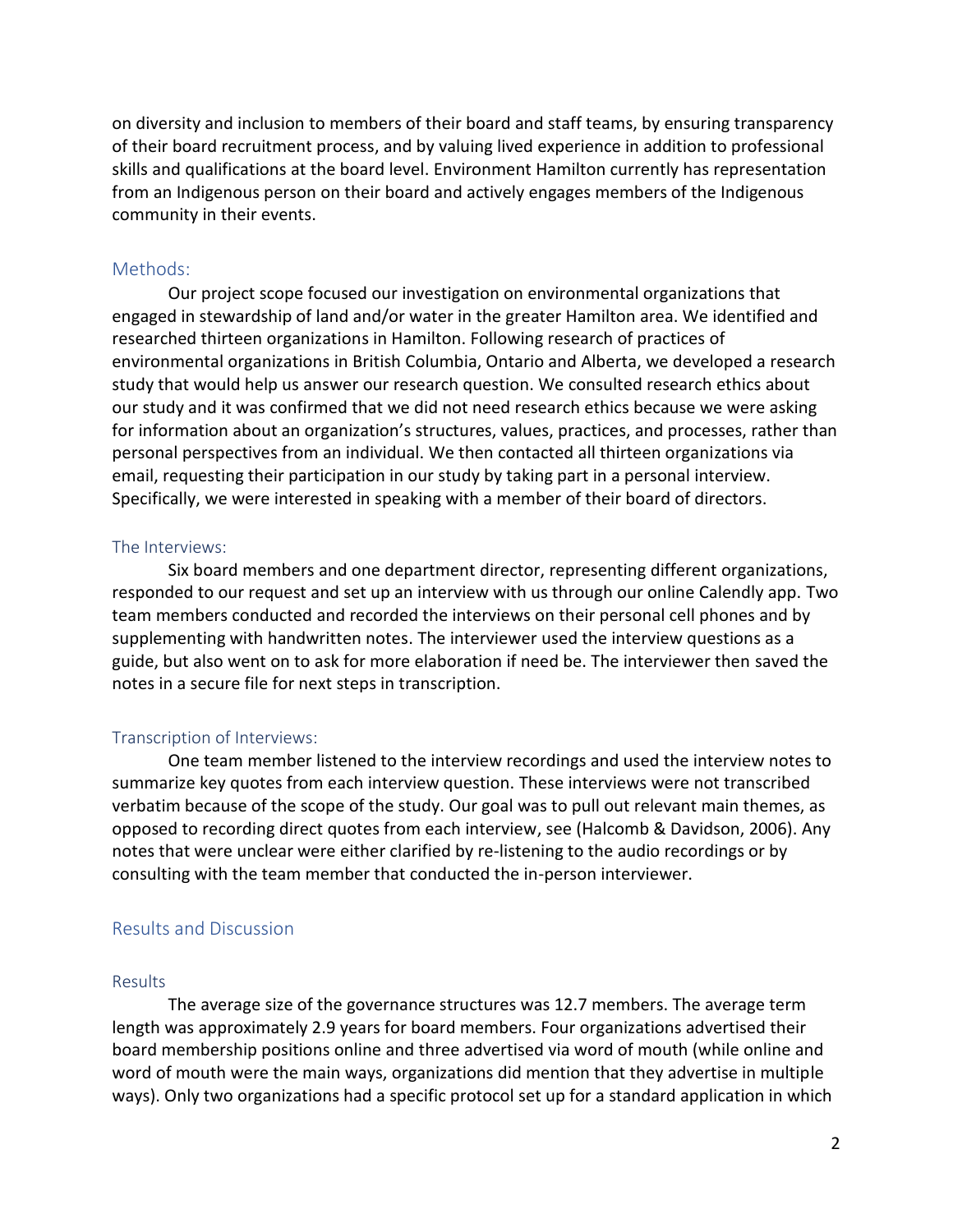potential board members can apply through. Only one organization held a seat for professional qualifications and only one held a seat for someone with lived experience. All interviewed members value diverse representation at their board level. Two organizations held space for Indigenous people. Three organizations utilized diversity and inclusion resources. Out of all the organizations that value diverse representation at their board level, three have made an effort to engage with Indigenous communities in the past.

From our study, 42% of participants felt that they did not know who to contact within the Indigenous community, and (28%) felt a general lack of resources to support respectful and appropriate engagement efforts. Additionally, 28% of participants felt a lack of education and awareness regarding the importance of Indigenous people's traditional knowledge and distinctive relationship to land. Of these responses, three main themes emerged: (1) awareness and education, (2) resources, and (3) relationship building.

#### Discussion:

In order to get a sense of what kind of barriers the environmental sector faces, in terms of engaging with the Indigenous community, we considered four themes in our analysis. The first theme was *awareness and education*. This category includes organizations that recognize the importance of engaging with the Indigenous community, but they do not know who to contact directly in order to increase their engagement. The second theme identified *lack of resources*, which can include lacking time, money and people to invest in engaging with the Indigenous community. The third theme was *about the importance of relationship building*. This category includes organizations that do not recognize the importance of engaging with the Indigenous community or organizations that do not have knowledge of Indigenous relationships in relation to their organization. We also feel it important to engage in discussion of our fourth theme of community engagement and relationship building. This category represents organizations that reported that Indigenous engagement is mutual, in that not only do environmental organizations have a role in initiating engagement conversations, but the Indigenous community themselves should also play a part in reaching out to learn more and participate in board governance. This speaks to the need for diversity and inclusion training as well as information about how to respectfully engage with marginalized communities.

In summary, four organizations reported consulting with the Indigenous community in the past. Three organizations did not know who to contact for Indigenous engagement. Two organizations lacked resources for engaging with the Indigenous community. One organization was unaware of the importance of Indigenous engagement with respect to land stewardship. Importantly, some organizations had overlapping themes based on the interview responses that they gave. Based on the thematic analysis, the most common barrier to engaging with the Indigenous community was not knowing who to contact.

To address these barriers, we hosted an event that brought together members of the Indigenous community and environmental organizations to share our findings, make connections, identify resources, and learn about Indigenous relationships to land. Following a presentation by traditional knowledge keepers, we shared our research findings, and then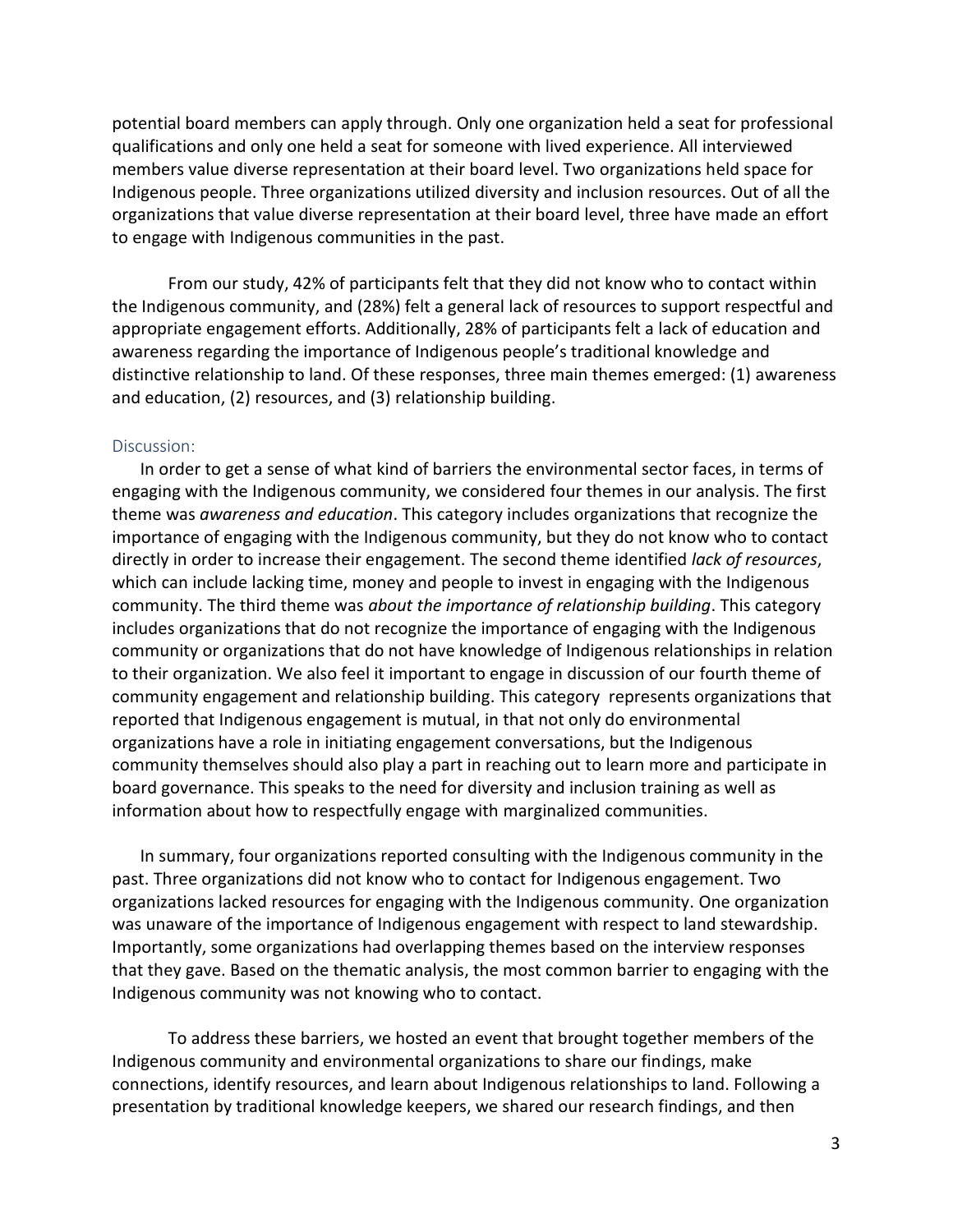engaged in group discussions to identify actions to address the three identified barriers. This event was attended by 37 participants, composed of environmental organizations, public community members, and Indigenous community members. Participants worked together and came up with 19 actions related to the barriers identified. While lots of actions were identified, the majority spoke to the importance of attending open community events, lectures, and celebrations to listen, learn, and engage. For example, upcoming events that were shared include National Aboriginal Day (June 21) and National Truth and Reconciliation Day (September 30). Attendees were excited to learn that these events were open and welcoming to Indigenous and non-Indigenous individuals alike. Contact information was exchanged at the event and our team distributed a list of contacts of officially recognized Indigenous organizations in Hamilton. Following the event, we shared our summary report with all participants as well as contact information for all local environmental and Indigenous organizations in the Hamilton area.

#### Limitations:

Given our focus on environmental sustainability as well as the timeline of our course, the main limitation of our research was that we only interviewed board members of environmental organizations, and we did not include members of the indigenous community. Another limitation in this interview analysis was that not all organizations interviewed answered the interview questions fully, even with prompting, suggesting that some interviewees did not have complete knowledge or history of their organization to provide a fulsome response to each question. Additionally, some organizations gave approximations of their board size, so the average for the size of governance structure does contain some accuracy error.

### Future Research and Recommendations

For continuation of this work, our first recommendation would be to talk to members of the Indigenous community. Consideration should be given to ensure that researchers are appropriately prepared to engage in such discussions as well as to ensure that time and effort is given to respectful and meaningful relationship building, before any research is embarked upon. With respect to replication of this study, it may be more practical to interview two different individuals from each organization to potentially gain more representative information since some individuals may have a different level of knowledge of the organization's history than another. In other words, the quality of the analysis would be more accurate and reliable.

Our main recommendations, from this study, are (1) to invest in diversity and inclusion training; (2) take part in meaningful community engagement efforts, such as by attending events, listening and learning; (3) utilize available resources, such as the Urban Indigenous Strategy; and (4) build relationships with representatives of Indigenous organizations.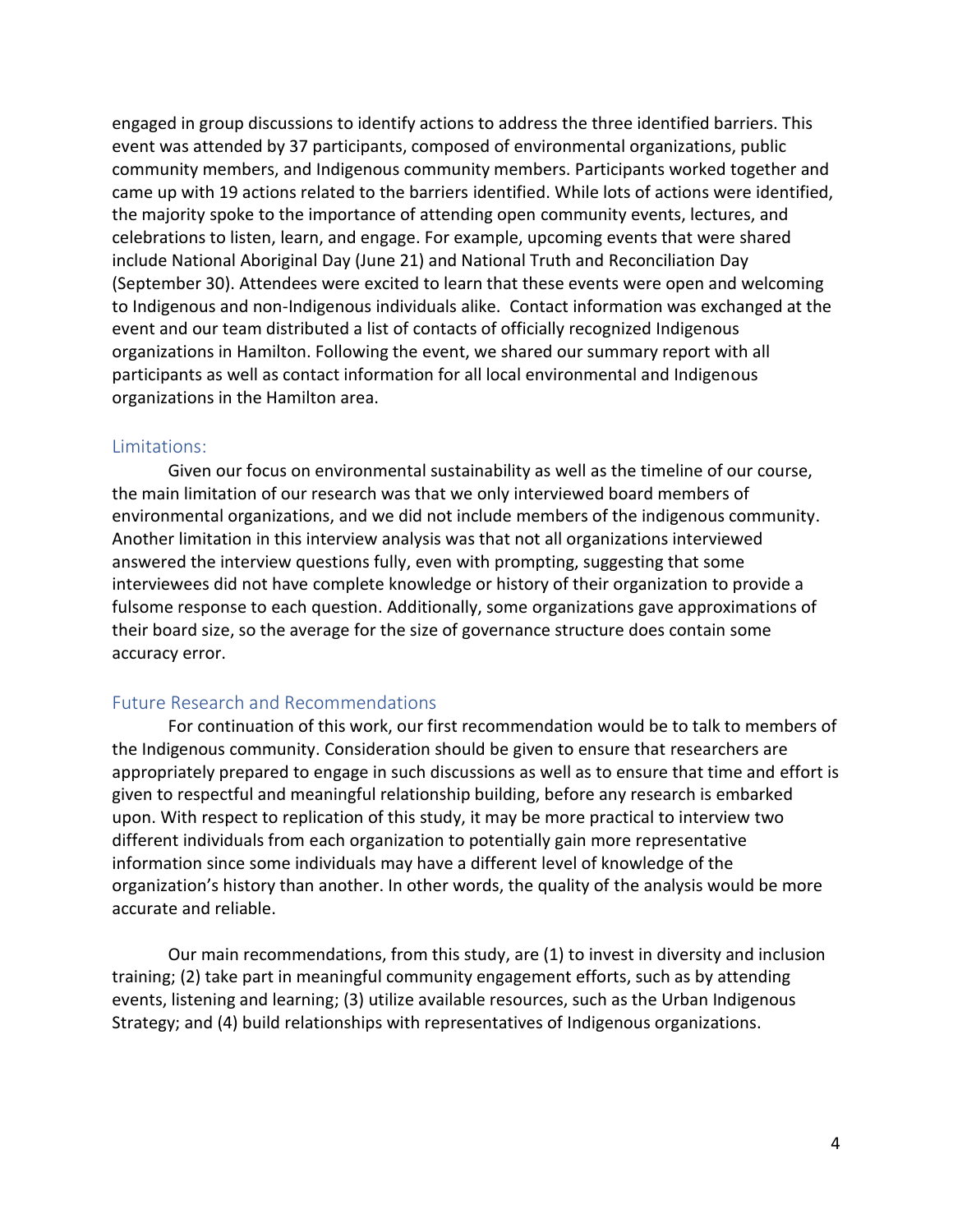### Acknowledgements

We would like to give a special thanks to our City of Hamilton project champions, Cindy Mutch, Senior Project Manager of Community Engagement, and Nicole Jones, Project Manager of Indigenous Initiatives, for their guidance and support. We would also like to thank Kate Whalen, SUSTAIN 4S06 Course Instructor, for her continued motivation and mentorship. Thanks to Abbie Little for all her support and help taking photos at our event. We sincerely thank the environmental organizations for their participation in our study and everyone who attended the Acknowledging the Land event.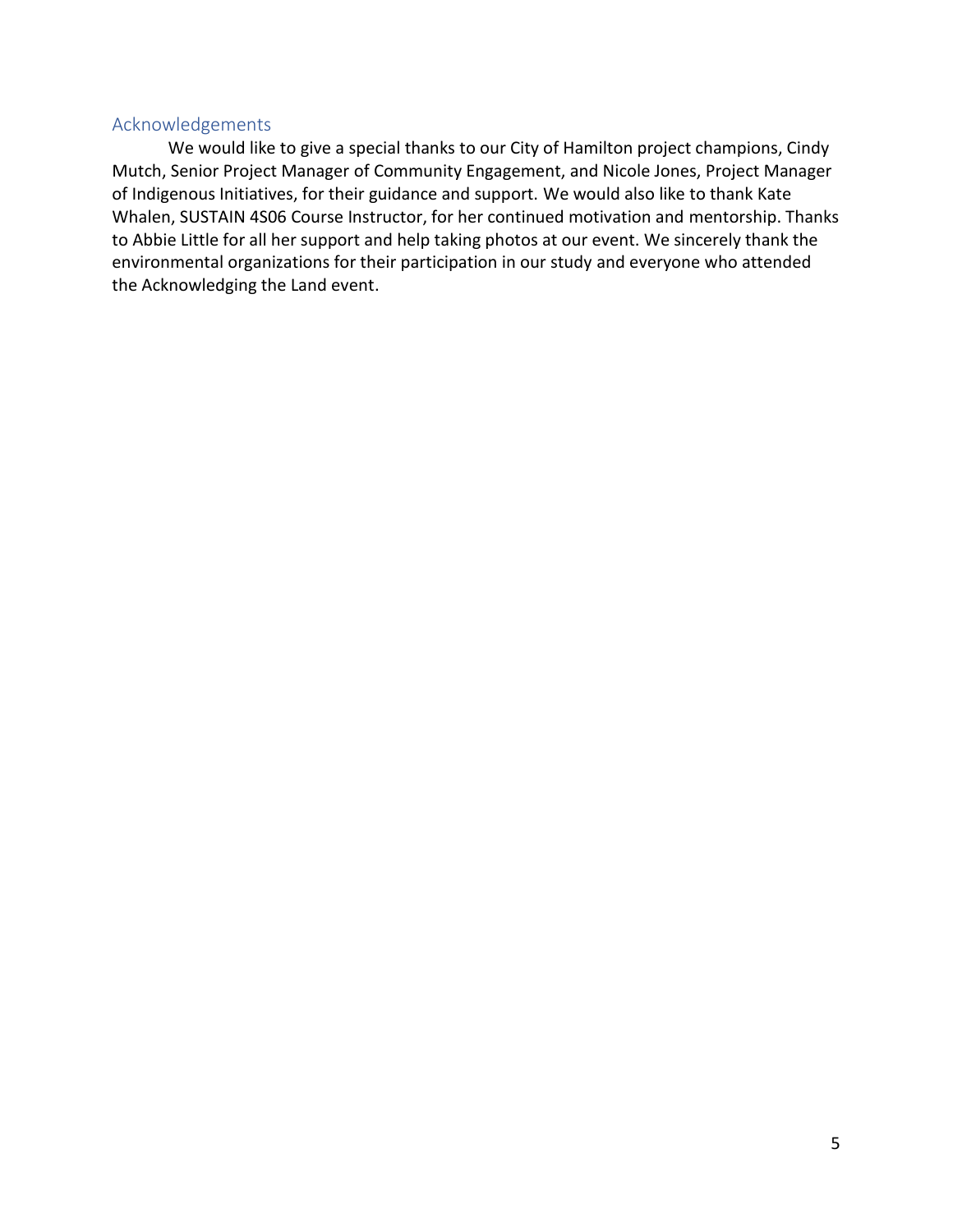### References

City of Hamilton (2017). Community Vision 2017 Report. Retrieved from [https://www.hamilton.ca/city-](https://www.hamilton.ca/city-initiatives/priority-projects/our-future-hamilton-community-vision)

[initiatives/priority-projects/our-future-hamilton-community-vision](https://www.hamilton.ca/city-initiatives/priority-projects/our-future-hamilton-community-vision)

Halcomb, E. J., & Davidson, P. M. (2006). Is verbatim transcription of interview data always

necessary?. *Applied nursing research*, *19*(1), 38-42.

City of Hamilton (2019). Urban Indigenous Strategy. Retrieved from https://www.hamilton.ca/city-

initiatives/strategies-actions/urban-indigenous-strategyCity of Hamilton (2018). Urban Indigenous Strategy Survey Retrieved from

[https://d3fpllf1m7bbt3.cloudfront.net/sites/default/files/media/browser/2018-12-04/indigenous-](https://d3fpllf1m7bbt3.cloudfront.net/sites/default/files/media/browser/2018-12-04/indigenous-strategy-survey-summary-11302018.pdf)

[strategy-survey-summary-11302018.pdf](https://d3fpllf1m7bbt3.cloudfront.net/sites/default/files/media/browser/2018-12-04/indigenous-strategy-survey-summary-11302018.pdf)